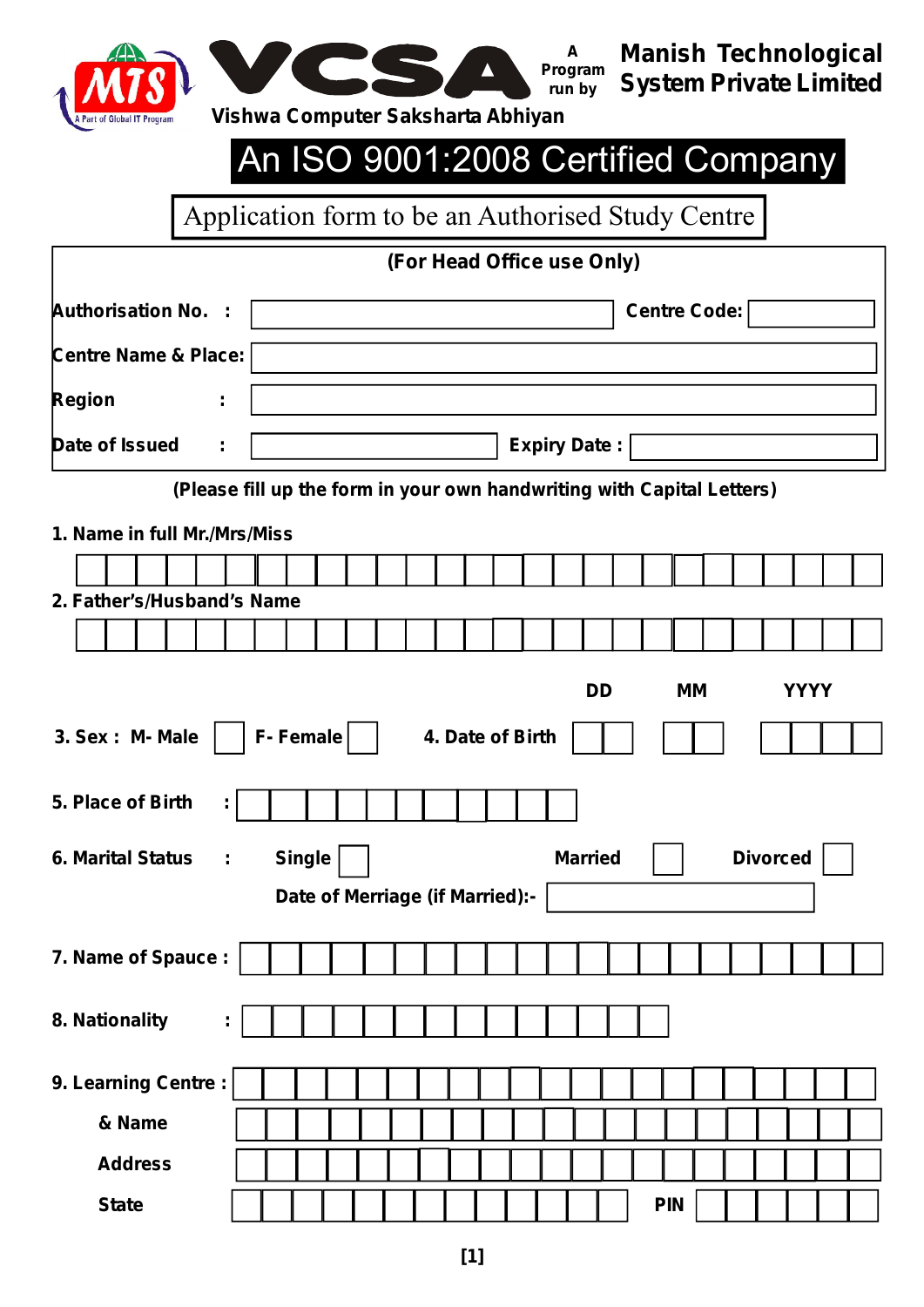| Tel. No. |  |  |  |  |  |  | Mob.: |  |  |  |  |  |
|----------|--|--|--|--|--|--|-------|--|--|--|--|--|
| E-mail   |  |  |  |  |  |  |       |  |  |  |  |  |

## **10. Address (in Block Letters)**

## **a. Present Residential Address**

| b. Permanent                                                                                                                                                                                                                                                      |  |  |  |  |  |  |  |  |  |
|-------------------------------------------------------------------------------------------------------------------------------------------------------------------------------------------------------------------------------------------------------------------|--|--|--|--|--|--|--|--|--|
|                                                                                                                                                                                                                                                                   |  |  |  |  |  |  |  |  |  |
|                                                                                                                                                                                                                                                                   |  |  |  |  |  |  |  |  |  |
|                                                                                                                                                                                                                                                                   |  |  |  |  |  |  |  |  |  |
|                                                                                                                                                                                                                                                                   |  |  |  |  |  |  |  |  |  |
| <b>SSC</b><br><b>HSC</b><br><b>Degree</b><br><b>Masters</b><br><b>Others (Specify</b><br>12. Have you got IT/IT Embed Services experience (Specify)<br>or any other work experience?<br><b>Yes</b><br>No.<br>If Yes, Please give details:<br>13. Personal History |  |  |  |  |  |  |  |  |  |
| "Within the last 10 Year, have you:                                                                                                                                                                                                                               |  |  |  |  |  |  |  |  |  |
| a. Been convicted of an offence other than a traffic offence<br>Yes<br>No.                                                                                                                                                                                        |  |  |  |  |  |  |  |  |  |
| b. Had a judgement, including findings in relation to fraud, misrepresentation or dishonesty given<br>against you in any arrangement with your creditors?<br><b>Yes</b><br>No.                                                                                    |  |  |  |  |  |  |  |  |  |
| c. Been insolvent, bankrput or entered into any arrangement with you creditors? Yes<br>No.                                                                                                                                                                        |  |  |  |  |  |  |  |  |  |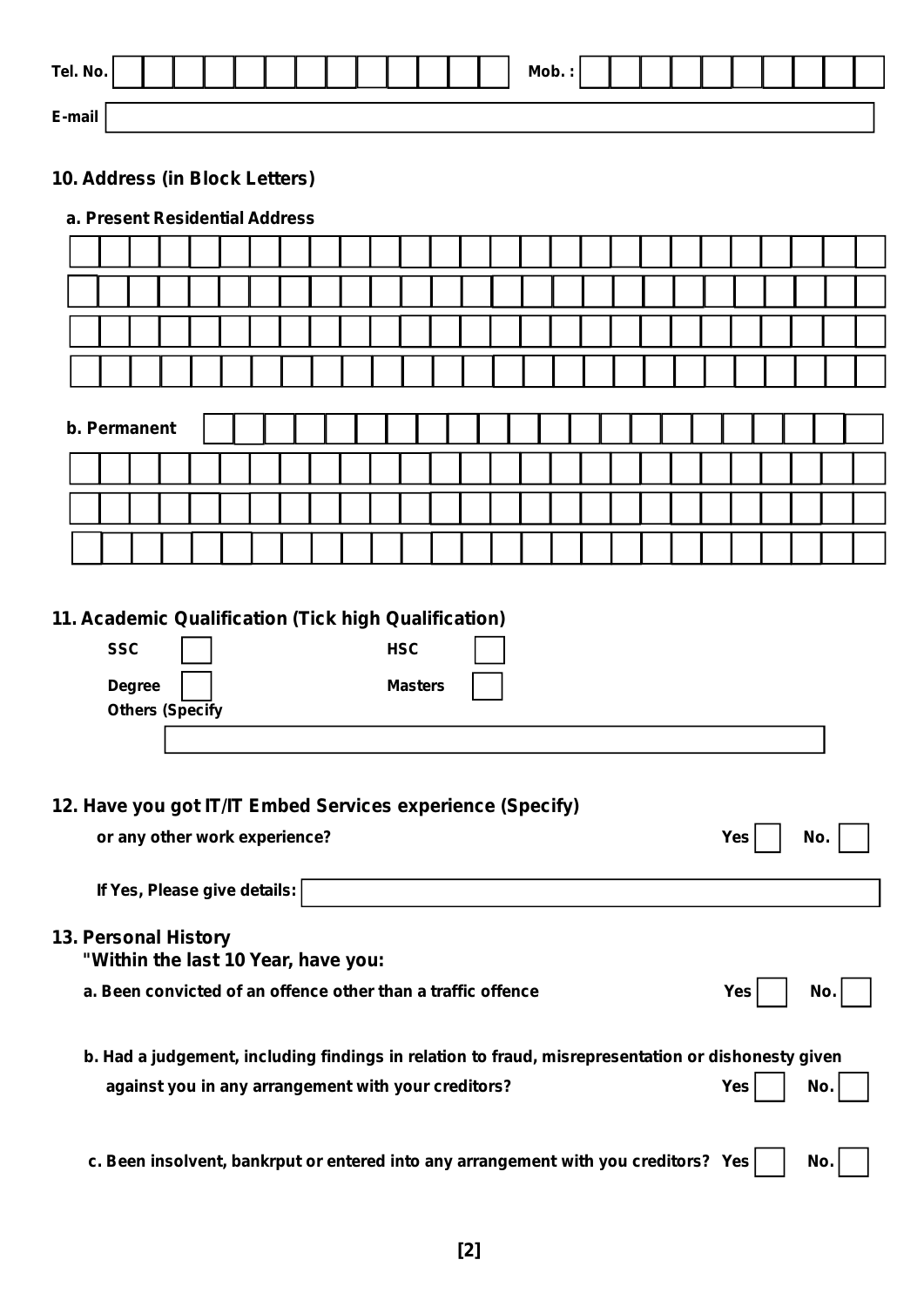#### **14. Proposed Name of the Authorised Learning Centre:**

|          | 15. Details of the proposed site for the Authorised Learning Centre :                              |                                |  |  |           |  |  |                |    |          |                       |                               |  |           |                                    |                                  |  |
|----------|----------------------------------------------------------------------------------------------------|--------------------------------|--|--|-----------|--|--|----------------|----|----------|-----------------------|-------------------------------|--|-----------|------------------------------------|----------------------------------|--|
|          | a. Location                                                                                        |                                |  |  |           |  |  |                |    |          | $d.$ District $\vert$ |                               |  |           |                                    |                                  |  |
|          | b. Block                                                                                           |                                |  |  |           |  |  |                |    | e. State |                       |                               |  |           |                                    |                                  |  |
|          |                                                                                                    |                                |  |  |           |  |  |                |    |          |                       |                               |  |           |                                    |                                  |  |
|          | c. $P.S/P.O.$                                                                                      |                                |  |  |           |  |  |                |    |          | f. Pin Code           |                               |  |           |                                    |                                  |  |
|          | g. Carpet Area sft                                                                                 |                                |  |  |           |  |  |                |    |          |                       | h. Distance from Rly. Stn. Km |  |           |                                    |                                  |  |
| i.       | Distance from Bus Stand Km                                                                         |                                |  |  |           |  |  |                |    |          |                       |                               |  |           | j. Distance from Police Station Km |                                  |  |
|          | 16. Facilities available at the ASC (Please give X Mark)<br>a. Alternate solution during power cut |                                |  |  |           |  |  |                |    |          |                       | b. Drinking Water             |  |           |                                    |                                  |  |
| c.Toilet |                                                                                                    |                                |  |  |           |  |  |                |    |          |                       | d. Parking Space              |  |           |                                    |                                  |  |
|          | 17. Name of Banks in the city:                                                                     |                                |  |  |           |  |  |                |    |          |                       |                               |  |           |                                    |                                  |  |
| a.       |                                                                                                    |                                |  |  |           |  |  |                | b. |          |                       |                               |  |           |                                    |                                  |  |
| C.       |                                                                                                    |                                |  |  |           |  |  |                | d. |          |                       |                               |  |           |                                    |                                  |  |
|          | 18. Details regarding Bank A/c:                                                                    |                                |  |  |           |  |  |                |    |          |                       |                               |  |           |                                    |                                  |  |
|          | a. Name of A/c Holder b. A/c No.                                                                   |                                |  |  |           |  |  | c. Type of A/c |    |          |                       |                               |  |           |                                    |                                  |  |
|          |                                                                                                    |                                |  |  |           |  |  |                |    |          |                       |                               |  | S-Savings |                                    | <b>C- Current</b>                |  |
|          | 19. Mode of Payment regarding franchisee Agreement:                                                |                                |  |  |           |  |  |                |    |          |                       |                               |  |           |                                    |                                  |  |
|          | <b>By Draft/Cash</b>                                                                               |                                |  |  | Draft No. |  |  | Date of Issue  |    |          |                       |                               |  |           |                                    | <b>Name of Issuing Bank/City</b> |  |
|          |                                                                                                    |                                |  |  |           |  |  |                |    |          |                       |                               |  |           |                                    |                                  |  |
|          | 20. Enclosure (Please give X-Mark)                                                                 |                                |  |  |           |  |  |                |    |          |                       |                               |  |           |                                    |                                  |  |
|          |                                                                                                    | ] Three stamp size photographs |  |  |           |  |  |                |    |          |                       |                               |  |           |                                    |                                  |  |
|          | L                                                                                                  | <b>J</b> Demand Draft          |  |  |           |  |  |                |    |          |                       |                               |  |           |                                    |                                  |  |

- **[ ] Xerox Copies of last qualification**
- **[ ] Identity Proof**
- **[ ] Rental /lease/ownership Document**
- **[ ] Memorandum of Articles/ Partnership deed (If required)**

### **Declaration**

**[[[[[[[ and swear to abide by them, failing which organisation reserve the right to take any action.** I hereby declare that all the particulars stated in this application are true to the best of my knowledge **and belief and have understood all the provisions as well as rules and regulations of the organisation Place :**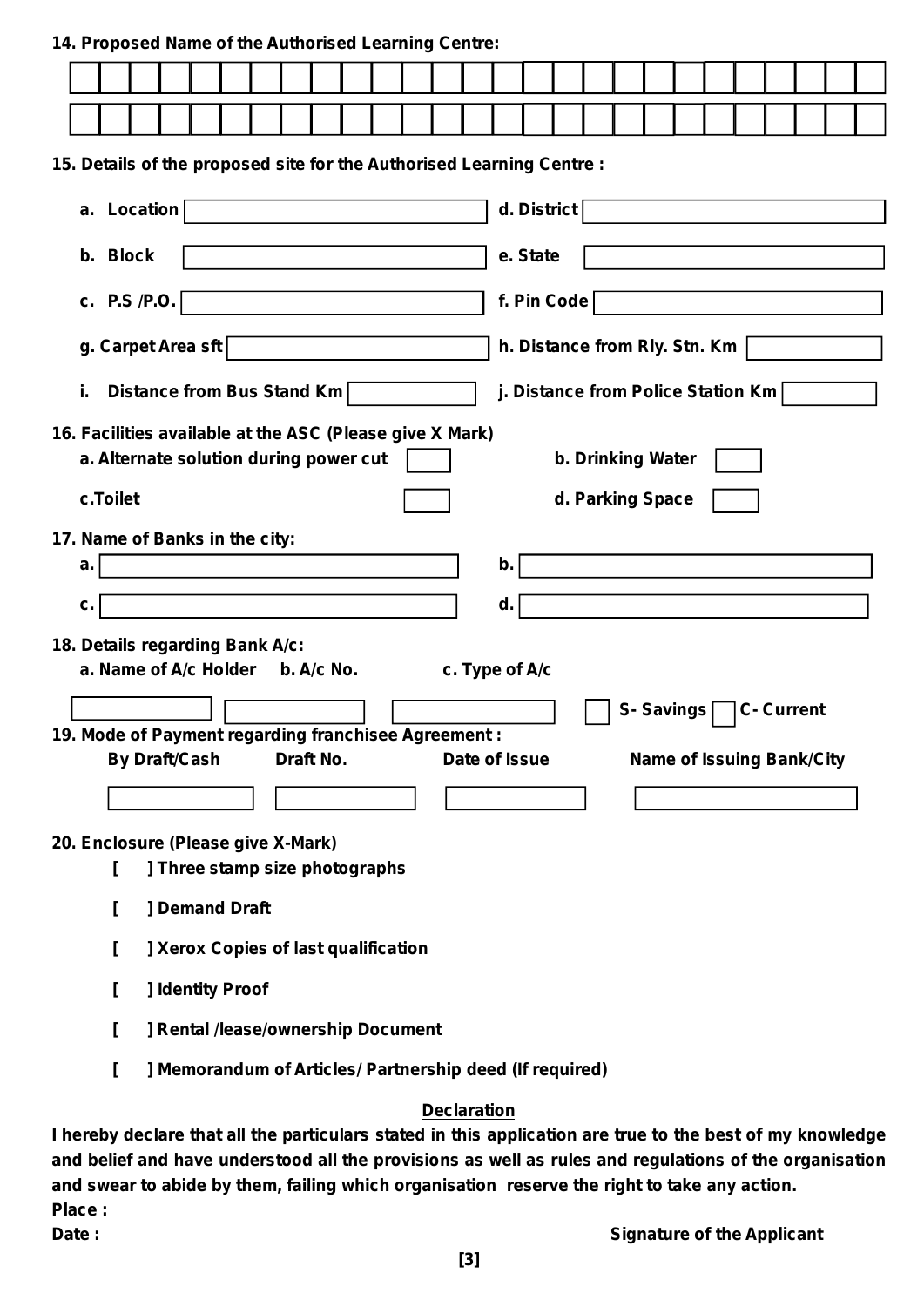## **Agreement for Authorisation and Undertakings**

## **Between**

**M/s Manish Technological System Private Ltd. (MTS) registered under the companies Act 1956 (No. 1 of 1956 as a Pvt. Ltd. Co. Vide No. U74999DL2010PTC211688)dated 23rd of Dec. 2010 by the Company Registrar, N.C.T of Delhi & Haryana. Having its registered office at - 488/6B, Dilsad Garden, Mansarour** Park, New Delhi, India - 110 095 and Corporate office at Shanti Market, 3rd Floor, Above Allahabad Bank, **Opp Phulwari Sharif Block, Patna, Bihar - 801 505 Represented by Mr. Manish Kumar, its Director is known as the first party hereafter.**

#### **And**

|                                                            | for a period of 364 days for conduction of different academic and technical programs under the sym- |
|------------------------------------------------------------|-----------------------------------------------------------------------------------------------------|
| bol and banner of Vishwa Computer Saksharta Abhiyan (VCSA) |                                                                                                     |

- **Where as:-**
- **1. The first party offers the authority to the second party for conduction of theoretical and practical classes in Computers Software, Hardware & Networking, Mobile Repairing, Fashion Technology, Spoken English etc. under the program and project of Vishwa Computer Saksharta Abhiyan (VCSA) at the above mentioned premises, and the second party accepts the said offer willingly without any compulsion, pressure and force according to his full knowledge and fit mental and Physical Condition.**
- **2. The second party hereby agrees to arrange the required infrastructures such as Computer, furniture, printers, UPS, CVT etc. including such other equipment for recommendation by MTS.**
- **3. The second party hereby agrees to pay non-refundable authorisation (franchisee) fee as per the norms of MTS.**
- **4. The second party hereby agrees to pay royalty against all course materials, test papers, Certificate, and other goods or services as per the norms of MTS.**
- **5. The second party hereby agrees to maintain the institute as per the rules and regulation laid down and directed by MTS.**
- **6. Local advertisements material like banners, posters, hoardings/braidings etc., are to be arranged by the second party itself and all such advertisements are to be released by the second party under a pre–information to the MTS headquarter.**
- **7. At least the enrolment of five students each month from the date of agreement is must, failing which the first party reserves the right of cancellation of the concerned center's authority for the conduction of the said courses pre–mature and its security deposit will not be refunded and will be forfeited.**
- **8. The second party is full responsible for any loan, postponement and even incompletion of course and MTS will neither accept any responsibility nor will be liable for making goods of any damage of whatsoever.**
- **[[[[[[[ for any kind of claim, in case of any piracy of patent acts and nuisance.** 9. The second party is wholly responsible for the software they are using and MTS is not responsible
- 10. The second party is wholly responsible to take the Service Tax license and to pay the Service Tax **as imposed and directed by the Deptt .of Central Excise, Government of India .**